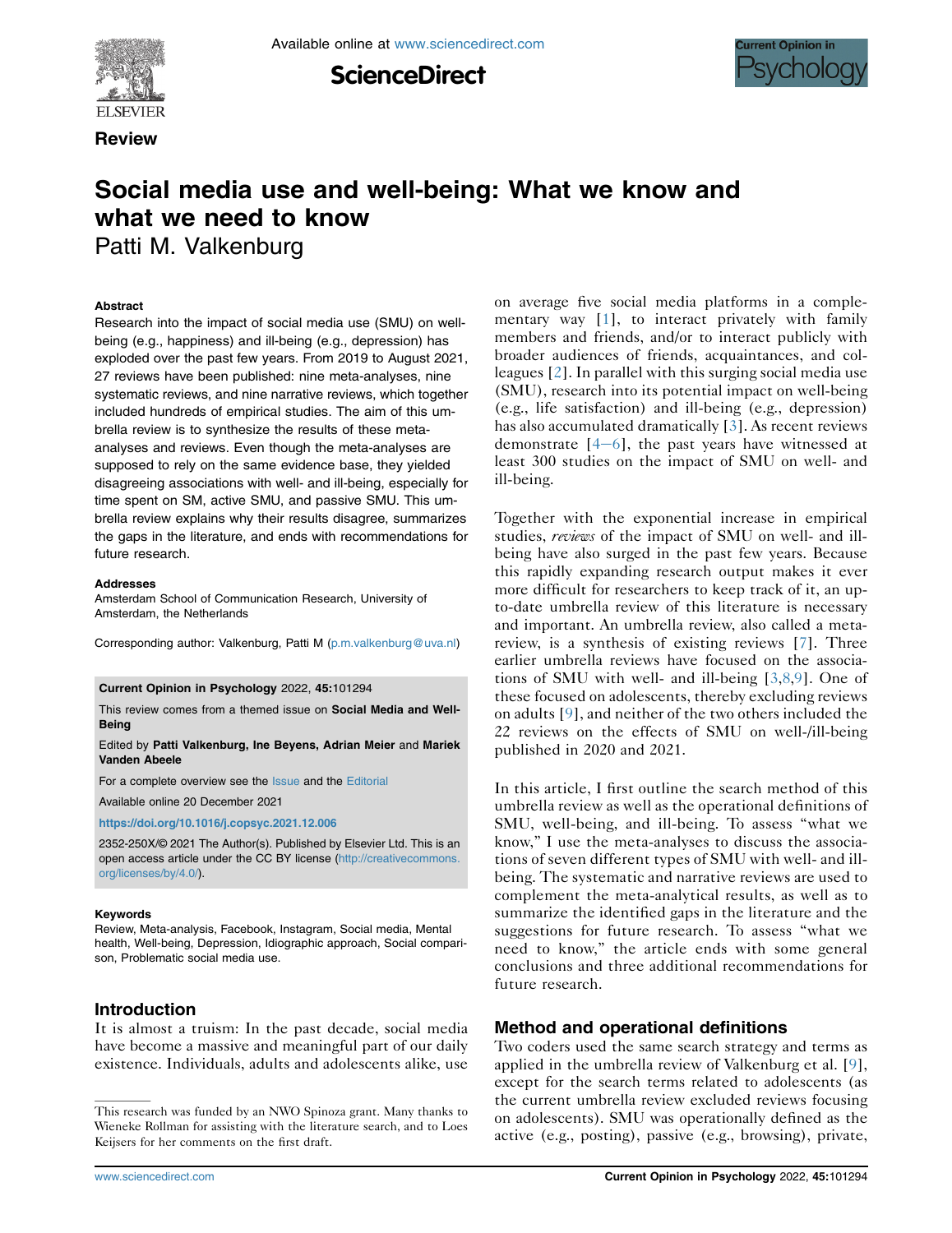and public uses of platforms such as Facebook, WeChat, and WhatsApp. As for the outcomes of SMU, the focus lied on three well-being components (happiness; life satisfaction; positive affect) and three ill-being components (depressive symptoms/depression; anxiety symptoms/anxiety; negative affect). Due to space restrictions, other components of well-being (e.g., eudaimonic well-being) and ill-being (e.g., stress), as well as risk and resilience factors of well- and ill-being, such as self-esteem, cyberbullying, and body image concerns, were not considered.

# Results: what we know …

The search yielded 27 reviews: nine meta-analyses  $[4,6,10-16]$  $[4,6,10-16]$  $[4,6,10-16]$  $[4,6,10-16]$  $[4,6,10-16]$  $[4,6,10-16]$  $[4,6,10-16]$  $[4,6,10-16]$ , nine systematic reviews  $[5,17-24]$  $[5,17-24]$  $[5,17-24]$  $[5,17-24]$ , and nine narrative reviews  $[25-33]$  $[25-33]$  $[25-33]$  $[25-33]$  $[25-33]$  published from January 2019 to August 2021. Except for five meta-analyses, which included studies on both adolescents and adults, none of the remaining 22 reviews were included in the earlier umbrella review of Valkenburg et al. [[9\]](#page-5-6).

## Seven social media activities

As [Table 1](#page-3-0) shows, some meta-analyses investigated (a) general time spent with SM, or (b) time spent with active and (c) passive SMU. Some (also) focused on specific behaviors and mechanisms afforded by SM, including (d) the size of one's SM network, (e) the intensity of SMU, (f) problematic SMU (i.e., an enduring preoccupation with SM, reflected in a persistent neglect of one's own health and important life areas), and (g) SM-induced social comparison (the tendency to observe others to assess how we are looking, thinking, or behaving in comparison with these others) [[34](#page-6-2)].

## Conceptualizations of well-being and ill-being

Two out of the nine meta-analyses [\[6](#page-5-7),[12](#page-5-10)] reversed different ill-being components (e.g., depression) and combined them with well-being components (e.g., life satisfaction) to create an "aggregated well-/ill-being" outcome. Furthermore, five meta-analyses [\[6](#page-5-7),[10](#page-5-8),[11](#page-5-11),[14](#page-5-12),[15](#page-5-13)] lumped together components like life satisfaction and self-esteem to create an "aggregated well-being" outcome. Likewise, they combined components like depression and loneliness to create an "aggregated ill-being" outcome. However, because mental health theories agree that a low well-being (e.g., low life satisfaction) does not necessary imply a high illbeing (e.g., suffering from depression) and vice versa [\[8](#page-5-5),[35](#page-6-3),[36](#page-6-4)], this umbrella review investigated whether the three aggregated outcomes, that is, (a) aggregated well-/  $\frac{ill \text{-being}}{l}$ , (b) aggregated well-being and (c) aggregated ill-being, led to different associations with SMU.

## General SMU

The three types of aggregated well- and/or ill-being outcomes yielded inconsistent associations with general SMU (also called time spent using SM, general SNS use, or the frequency of SM checking). As for aggregated well-/ill-being, one meta-analysis yielded no association [\[6](#page-5-7)], and another a small positive association with general SMU [[12](#page-5-10)]. As for aggregated well-being, one metaanalysis yielded a small negative [\[6](#page-5-7)], and another a small positive association with general SMU [\[15\]](#page-5-13). Remarkably though, his latter meta-analysis also reported a small positive association with aggregated illbeing [\[15\]](#page-5-13). Finally, general SMU was consistently associated with higher levels of depression/depressive symptoms  $[4,6,12,16]$  $[4,6,12,16]$  $[4,6,12,16]$  $[4,6,12,16]$  $[4,6,12,16]$  and anxiety  $[6,12]$  $[6,12]$ , but, again surprisingly, also with higher happiness levels [[12\]](#page-5-10).

## Active versus passive social media use

Three meta-analyses compared time spent on active and passive SMU, again with highly inconsistent results. Active SMU was not [[12\]](#page-5-10) or weakly positively associated [\[6](#page-5-7)] with aggregated well-/ill-being. Furthermore, it was not [[15](#page-5-13)] or weakly positively associated [\[6](#page-5-7)] with aggregated well-being, but not with aggregated ill-being [\[15\]](#page-5-13). *Passive* SMU, in contrast, was not [[6\]](#page-5-7) or *negatively* [[12](#page-5-10)] associated with aggregated well-/ill-being, but not with aggregated well-being [[6](#page-5-7)[,15\]](#page-5-13) and not with aggregated ill-being [\[15](#page-5-13)]. Yet, both active and passive SMU were associated with higher levels of depression/depressive symptoms [\[6\]](#page-5-7) and anxiety [\[6](#page-5-7)].

In all, the meta-analyses yielded scant support for both the "active SMU hypothesis" and "passive SMU hypothesis," which respectively argue that active SMU elicits likes and support, which results in higher wellbeing/lower ill-being. And that passive SMU induces social comparisons and envy, which leads to lower wellbeing/higher ill-being [[37](#page-6-6)]. An elaborate explanation of this lack of support can be found in a review by Valkenburg et al. [\[24\]](#page-6-7).

## Social comparison

Even though the direct meta-analytic associations of active and passive SMU with well- and ill-being were inconsistent, two meta-analyses have addressed one part of the passive SMU hypothesis, which states that SMinduced social comparison results in lower well-being/ higher ill-being [\[33\]](#page-6-8). Indeed, SM-induced social comparison was associated with lower aggregated well-being and life satisfaction [[14](#page-5-12)] and higher depression [\[16\]](#page-6-5). It must be noted, though, that 78% of SM users report never feeling worse after comparing themselves to other users [[38](#page-6-9)], that only a minority of SM users feel envious while using SM [[39](#page-6-10)], that they more often feel enjoyment [\[40\]](#page-6-11), and that they sometimes also get inspired from SM-induced social comparisons [\[41](#page-6-12)].

## Network size

The results of the two meta-analyses focusing on network size were rather consistent: The size of one's SM network size was associated with higher aggregated well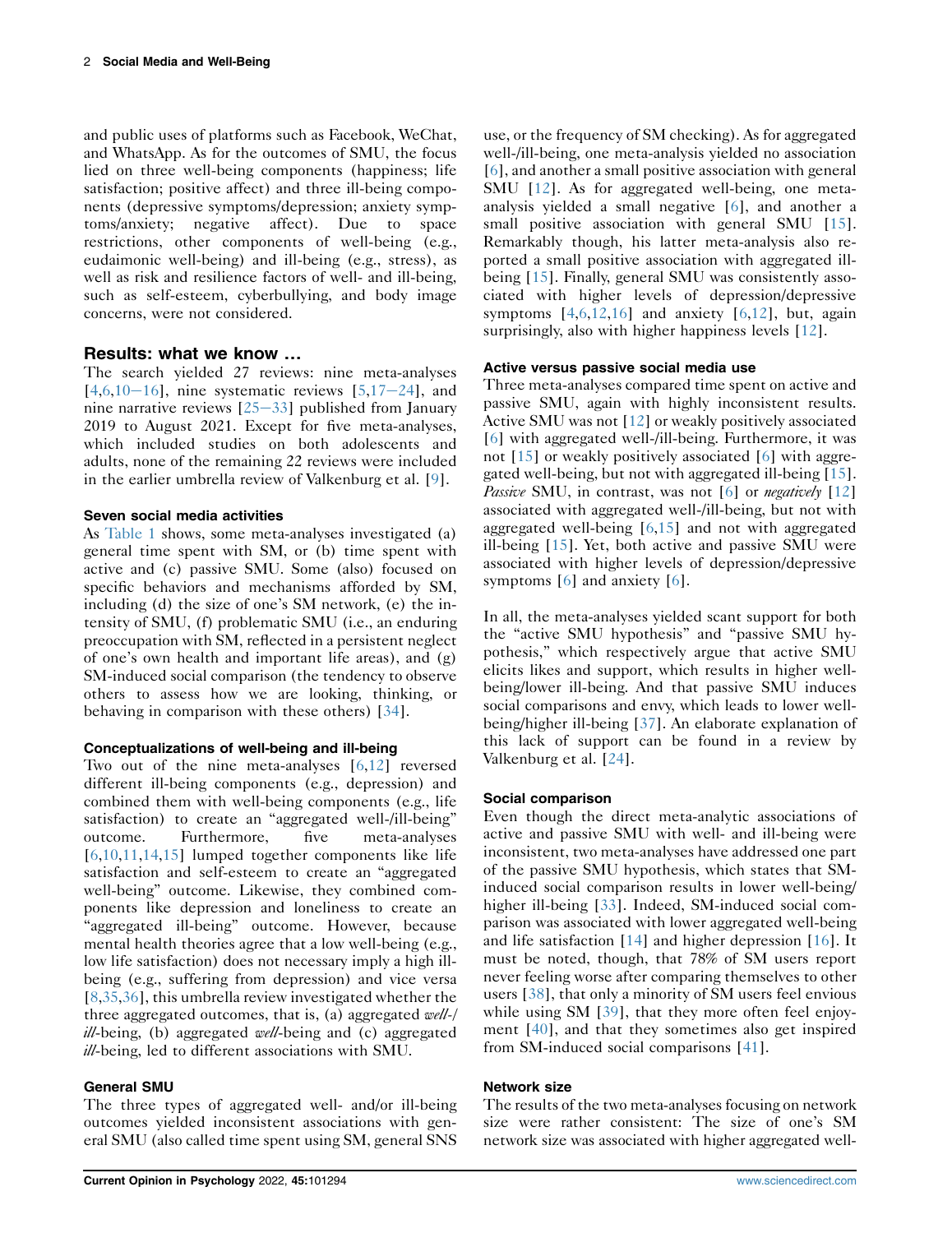being [[11](#page-5-11)[,15\]](#page-5-13), happiness [[11\]](#page-5-11), and life satisfaction [\[11](#page-5-11)]. It was not [[15\]](#page-5-13) or weakly associated [\[11](#page-5-11)] with lower aggregated ill-being, and not with depression [\[11](#page-5-11)]. Network size was not related to anxiety [\[11](#page-5-11)], but negatively to higher *social* anxiety [\[11](#page-5-11)]. However, this latter association has mostly been investigated within the social compensation framework [\[42](#page-6-13)], in which social anxiety is conceptualized as a predictor rather than an outcome of SMU. Socially anxious people spend more time on SM [\[42](#page-6-13)], but particularly more time on *passive* SMU [\[22](#page-6-14)]. Obviously, expanding one's network does not occur via passive but via interactive SMU, which could explain why socially anxious users tend to have smaller SM networks than their less socially anxious counterparts.

#### SM intensity and problematic SMU

Intensity of SMU refers to a mixture of users' emotional attachment to SM and the extent to which SMU is integrated into their lives [\[4](#page-5-3)]. It is mostly measured with (adaptions of) the Facebook Intensity Scale (FIS) [[43](#page-6-15)]. Even though the FIS was not designed as a measure of problematic SMU, it is highly correlated with problematic SMU (e.g.,  $\beta = .57$ ) [[44](#page-6-16)], and in some studies, intensity of SMU is even included as an indicator of problematic SMU [[19\]](#page-6-17). It is no surprise, therefore, that, most meta-analytic effect sizes for intensity of SMU and problematic SMU are not significantly different [\[4](#page-5-3)]. Intensity of SMU was consistently associated with lower aggregated well-being [[6](#page-5-7)], higher depression/depressive symptoms [\[4](#page-5-3),[6](#page-5-7)] and higher anxiety [\[6\]](#page-5-7).

Comparatively, problematic SMU was associated with lower aggregated well-being [\[6](#page-5-7),[10](#page-5-8)], lower happiness [\[10\]](#page-5-8), and life satisfaction [[10](#page-5-8)]. And it was associated with higher aggregated ill-being [[10](#page-5-8)], depression/ depressive symptoms  $[4,6,10,13]$  $[4,6,10,13]$  $[4,6,10,13]$  $[4,6,10,13]$  $[4,6,10,13]$ , and anxiety  $[6,10]$  $[6,10]$  $[6,10]$  $[6,10]$  $[6,10]$ . A likely explanation for the consistent associations of problematic SMU with well- and ill-being outcomes may lie in "construct overlap" [[4\]](#page-5-3). After all, it should be no surprise that well- and ill-being outcomes correlate with problematic SMU scales consisting of items like "How often during the last year ..." "did you use SM to escape negative feelings" [[45](#page-6-18)] and "have you become restless or troubled if you were prohibited from using social media?" [\[46](#page-6-19)].

#### Identified gaps and directions for future research

Seventeen out of the 27 reviews agreed that the evidence on which their conclusions were based is primarily cross-sectional and called for longitudinal and/or experimental studies to determine the causal direction of the effects of SMU [[3](#page-5-2)[,5,](#page-5-9)[12,](#page-5-10)[28,](#page-6-20)[29](#page-6-21)[,47](#page-6-22)], or for research designed to investigate why and/or for whom SMU is associated with well- or ill-being [[4](#page-5-3)[,5,](#page-5-9)[17,](#page-6-0)[20](#page-6-23)[,31](#page-6-24)[,32](#page-6-25)]. Other reviews observed an over-reliance on measures of time spent on SM [\[4,](#page-5-3)[6](#page-5-7),[22](#page-6-14),[28](#page-6-20),[29](#page-6-21)] and active and passive

SMU [[22](#page-6-14),[24](#page-6-7)] at the expense of more fine-grained measures, such as the purpose of SMU or the type of communication partners [\[12](#page-5-10)[,29](#page-6-21)]. Finally, some reviews criticized the over-reliance on self-reports  $[3,5,25,28 [3,5,25,28 [3,5,25,28 [3,5,25,28 [3,5,25,28 [3,5,25,28-$ [30\]](#page-6-20) and called for more objective measures of SMU, such as log-based data obtained though screen-time apps [\[28,](#page-6-20)[29\]](#page-6-21).

## Discussion: what we need to know …

The nine meta-analyses in this umbrella review disagreed in their conclusions about the associations of different types of SMU with well-being. This particularly applied to the time-based predictors and not or less to the other predictors. However, despite these inconsistencies, all meta-analyses yielded pooled associations that were mostly small (for the time-based predictors), occasionally moderate (for problematic SMU), but never large. The conclusions of the metaanalyses were largely supported by the narrative and systematic reviews, which observed comparable gaps in the literature and provided comparable suggestions for future research. I end this article with three additional recommendations for future research.

#### Recommendation 1: don't collapse across well- and ill-being outcomes

Meta-analyses of the effects of SMU can provide indispensable summaries of the evidence in this vastly expanding literature [\[3](#page-5-2)]. But they can also suffer from the same shortcomings as any other type of study. An important shortcoming involves their arbitrary choices to collapse across distinct well-being and ill-being components. In fact, the inconsistencies in effect sizes applied particularly to the six meta-analyses that created well-being, ill-being, and well-/ill-being composites. As [Table 1](#page-3-0) shows, these meta-analyses collapsed across a great variety of well- and ill-being components in addition to a range of risk and resilience factors of well- and ill-being, such as envy, stress, self-esteem, self-harm, and suicidal ideation.

This lumping together of different well- and ill-being components and their risk-resilience factors hampers the validity of the meta-analytic effect sizes for two reasons. First, ill-being is not simply the flip side of wellbeing [[36](#page-6-4)], as demonstrated, for example, by the positive meta-analytic associations of time spent on SM with both the well-being component "happiness" and the ill-being component "depression" [[12](#page-5-10)]. Second, components within well- or ill-being composites also led to different associations with SMU, as confirmed by the sheer opposite meta-analytic associations of SM network size with anxiety versus *social* anxiety [[11](#page-5-11)]. Therefore, a first crucial step for future research is to avoid lumping together well- and ill-being components that deserve to be investigated in their own right [[30\]](#page-6-26).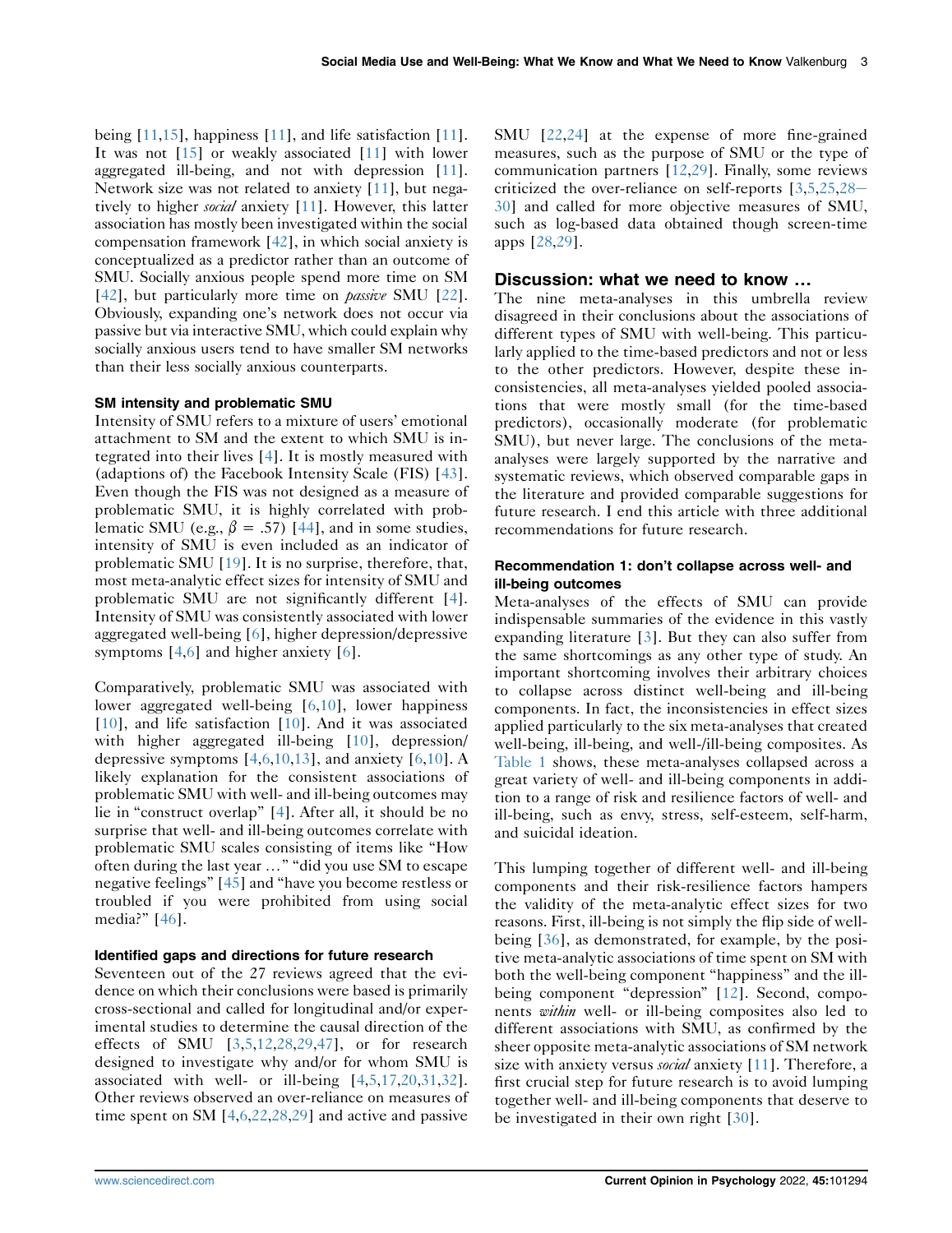#### <span id="page-3-0"></span>Table 1

Associations of different types of social media use (SMU) with indicators of well-being and ill-being.

| Study                           | # Articles | Operational definitions of<br>outcomes                                                                                                                                                                                                                  |                                                                                                                                                                                                      | Main results                                                                                                                                                                                                                                                                                                                                                                                                                                                                         |
|---------------------------------|------------|---------------------------------------------------------------------------------------------------------------------------------------------------------------------------------------------------------------------------------------------------------|------------------------------------------------------------------------------------------------------------------------------------------------------------------------------------------------------|--------------------------------------------------------------------------------------------------------------------------------------------------------------------------------------------------------------------------------------------------------------------------------------------------------------------------------------------------------------------------------------------------------------------------------------------------------------------------------------|
| Cunningham<br>et al. (2021)     | 62         | Depressive symptoms                                                                                                                                                                                                                                     | $r = .11^{-}$<br>$r = .09ns$                                                                                                                                                                         | Time spent on SNS with depressive symptoms<br>Intensity of SNS use with depressive symptoms                                                                                                                                                                                                                                                                                                                                                                                          |
| <b>Hancock</b><br>et al. (2019) | 256        | Well-/ill-being $=$ aggregate<br>of anxiety, depression,<br>loneliness, & eudaimonic,<br>hedonic, and relational<br>well-being<br>Hedonic well-<br>being = aggregate of<br>happiness, positive affect,<br>subjective well-being, and<br>negative affect | $r = .29$<br>$r = -00$ ns<br>$r = .13^{-}$<br>$r = .11^{-}$<br>$r = -.03^{-}$<br>$r = .11^{7}$<br>$r = .10^{-7}$<br>$r = .13$<br>$r = -.16$ ns<br>$r = .06^*$<br>$r = .08$<br>$r = .06$<br>$r = .06$ | Problematic SNS use with depressive symptoms<br>General SMU with well-/Ill-being<br>General SMU with depression<br>General SMU with anxiety<br>General SMU with (hedonic) well-being<br>Intensity of SMU with well-/ill-being<br>Intensity of SMU with depression<br>Intensity of SMU with anxiety<br>Intensity of SMU with (hedonic) well-being<br>Active SMU with well-/ill-being<br>Active SMU with depression<br>Active SMU with anxiety<br>Active SMU with (hedonic) well-being |
|                                 |            |                                                                                                                                                                                                                                                         | $r = -03$ ns<br>$r = .07$<br>$r = .21$<br>$r = .24$ ns<br>$r = -.21$<br>$r = .34$<br>$r = .32^{t}$<br>$r = -.26$                                                                                     | Passive SMU with well-/ill-being<br>Passive SMU with depression<br>Passive SMU with anxiety<br>Passive SMU with (hedonic) well-being<br>Problematic SMU with well-/ill-being<br>Problematic SMU with depression<br>Problematic SMU with anxiety<br>Problematic SMU with hedonic well-being                                                                                                                                                                                           |
| Huang (2020)                    | 123        | Well-being $=$ aggregate of<br>life satisfaction, self-<br>esteem, happiness, and<br>positive affect<br>Ill-being (distress)<br>$=$ aggregate of<br>depression, anxiety,<br>loneliness, and negative<br>affect                                          | $r = -.16$<br>$r = -.30$<br>$r = -.18$<br>$r = -.11$<br>$r = .27$<br>$r = .31^{\degree}$<br>$r = .30^{-}$                                                                                            | Problematic SMU with well-being<br>Problematic SMU with happiness<br>Problematic SMU with positive affect<br>Problematic SMU with life satisfaction<br>Problematic SMU with ill-being<br>Problematic SMU with depression<br>Problematic SMU with anxiety                                                                                                                                                                                                                             |
| Huang (2021)                    | 90         | Well-being $=$ aggregate of<br>life satisfaction, self-<br>esteem, happiness<br>Ill-being (distress)<br>$=$ aggregate of<br>depression, loneliness,<br>social anxiety, and<br>suicidal ideation                                                         | $r = .08$<br>$r = .15$<br>$r = .10^{-7}$<br>$r = -.06^{-}$<br>$r = .01ns$<br>$r = .08$ ns<br>$r = -.19$                                                                                              | Network size with well-being<br>Network size with happiness<br>Network size with life satisfaction<br>Network size with ill-being<br>Network size with depression<br>Network size with anxiety<br>Network size with social anxiety                                                                                                                                                                                                                                                   |
| Liu et al. (2019)               | 93         | Well-/ill-being $=$ aggregate<br>of life satisfaction,<br>happiness, self-esteem,<br>anxiety, depression,<br>loneliness, and stress                                                                                                                     | $r = -.06^{-}$<br>$r = .09ns$<br>$r = .14$<br>$r = .13$<br>$r = .10^{-7}$<br>$r = .02ns$<br>$r = -.14^{-}$                                                                                           | General SNS use with well-/ill-being<br>General SNS use with life satisfaction<br>General SNS use with happiness<br>General SNS use with depression<br>General SNS use with anxiety<br>Active SNS use with well-/ill-being<br>Passive SNS use with well-/ill-being                                                                                                                                                                                                                   |
| Vahedi et al. (2021)            | 55         | Depressive symptoms                                                                                                                                                                                                                                     | $r = .11^{-}$<br>$r = .27$                                                                                                                                                                           | General SNS use with depressive symptoms<br>Problematic use with depressive symptoms                                                                                                                                                                                                                                                                                                                                                                                                 |
| Yang et al. (2019)              | 13         | Well-being $=$ aggregate of<br>life satisfaction, self-<br>esteem, and<br>psychological well-being                                                                                                                                                      | $r = -.20^{7}$<br>$r = -.21$                                                                                                                                                                         | Facebook social comparison with well-being<br>Facebook social comparison with life satisfaction                                                                                                                                                                                                                                                                                                                                                                                      |
| Yin et al. (2019)               | 63         | Well-being = aggregate of<br>life satisfaction, well-<br>being, self-esteem, and<br>positive affect<br>Ill-being $=$ aggregate of<br>depression, loneliness,<br>anxiety, envy, and<br>negative affect                                                   | $r = .05$<br>$r = .06$<br>$r = .13$<br>$r = -.03ns$<br>$r = .04ns$<br>$r = .04ns$<br>$r = -.10$ ns<br>$r = .07ns$                                                                                    | General SNS use with well-being<br>General SNS use with ill-being<br>Network size with well-being<br>Network size with ill-being<br>Active SNS use with well-being<br>Active SNS use with ill-being<br>Passive SNS use with well-being<br>Passive SNS use with ill-being                                                                                                                                                                                                             |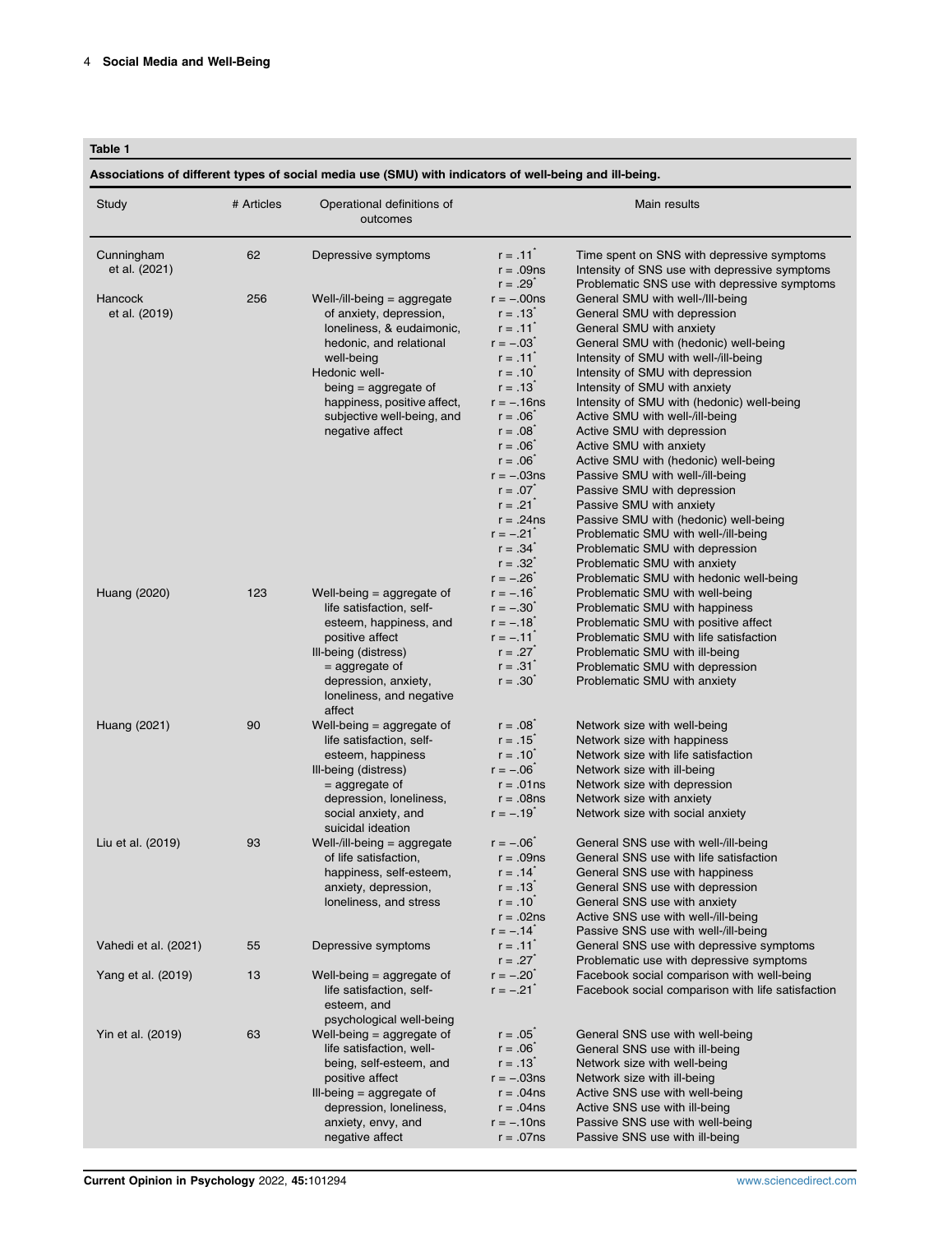| Table 1<br>(continued) |            |                                        |                                                                  |                                                                                                                                                                                 |  |  |  |
|------------------------|------------|----------------------------------------|------------------------------------------------------------------|---------------------------------------------------------------------------------------------------------------------------------------------------------------------------------|--|--|--|
| Study                  | # Articles | Operational definitions of<br>outcomes |                                                                  | Main results                                                                                                                                                                    |  |  |  |
| Yoon et al. (2019)     | 45         | Depression                             | $r = .11^{t}$<br>$r = .10^{t}$<br>$r = .23^{t}$<br>$r = .33^{*}$ | Time spent on SNS with depression<br>Frequency of checking SNS with depression<br>Non-directional social comparison with depression<br>Upward social comparison with depression |  |  |  |

Notes. 'Significant at least at  $p < .05$ . Table excludes effects for components of well-being (e.g., eudaimonic well-being) and ill-being (e.g., stress) that do not fit within my operational definitions of well- and ill-being. SNS = Social network sites.

# Recommendation 2: we need content-based SM predictors of well- and ill-being

The inconsistencies in the associations of the timebased SM predictors may be caused by discrepancies in their operationalizations. For example, in some metaanalyses "general SNS use" referred to time spent on SNS [\[12\]](#page-5-10), in others to a combination of time spent on SNS and the frequency of checking SNS [\[6](#page-5-7),[15](#page-5-13)], and in yet others it was not defined [[13](#page-5-14)].

Unfortunately though, the time-based predictors not only led to heterogeneity *across* the meta-analyses but also *within* the meta-analyses (e.g.,  $I^2$ s ranging from 57%<br>for active SMU [12] to 97% for time spent on SM [4]) for active SMU  $[12]$  to 97% for time spent on SM  $[4]$  $[4]$ ), which could not or only partly be explained by moderators like age and gender. However, in case of considerable and (partly) unexplained heterogeneity, metaanalytic effect sizes may not be adequate and reliable [\[48\]](#page-6-27). A plausible explanation for the heterogeneity within meta-analyses is that the time-based predictors were operationalized differently in the included empirical studies. This has been confirmed in a recent scoping review, which revealed that of the 40 included survey-based studies, 90% used a unique, self-created operationalization of active and/or passive SMU, which led to a range of inconsistent associations with well- and ill-being components [[24](#page-6-7)].

Yet even though the synchronization of time-based predictors in meta-analyses and empirical research may be a first step, there are also conceptual concerns. Timebased predictors may simply be too coarse to lead to meaningful associations with well- and ill-being components [\[30](#page-6-26)]. Such predictors may be valuable for outcomes like distraction or procrastination, which may be a direct consequence of time spent using SM [\[49](#page-6-28)[,50\]](#page-6-29). In addition, they may be valuable when investigating timebased hypotheses, such as the displacement hypothesis, which states that SMU takes away time that could otherwise be spent on activities that are more conducive to well-being than SMU. But since well- and ill-being may be more amenable to the valence of SM interactions (cf. humor vs hate, support vs neglect) than to their duration, a second important step for future

research is to pay more attention to content-based SMU predictors [[24](#page-6-7)].

## Recommendation 3: we need a causal effect heterogeneity paradigm

Several reviews have pointed at the need for studies that allow for the investigation of within-person associations of SMU with well-being [\[24,](#page-6-7)[27\]](#page-6-30). In recent years, a growing number of such more rigorous studies have appeared  $[51-56]$  $[51-56]$  $[51-56]$  $[51-56]$ . But—again—most of these studies found weak average associations with well- and ill-being that were close to zero. What is still too often overlooked in these studies is that such average associations are derived from heterogeneous populations of SM users who differ in how they select and respond to SM [\[57\]](#page-7-1), a finding that has repeatedly been confirmed in qualitative studies [[58\]](#page-7-2). To truly understand the effects of SMU, researchers need to take the next step, that is, adopting a "causal effect heterogeneity" approach [\[59](#page-7-3)[,60\]](#page-7-4), which enables them to better understand why and how individuals differ in their responses to SMU.

To my knowledge, two communication research teams have adopted a causal effect heterogeneity paradigm [\[50](#page-6-29)[,61\]](#page-7-5), which led to the discovery of striking personspecific effects of SMU on well-being. They found, for example, that about 20% of respondents experienced a negative effect of passive SMU on happiness, 20% a positive effect, and 60% no effect at all [[51\]](#page-7-0). A causal effect heterogeneity paradigm may not only help researchers resolve inconsistencies in findings (and replication failures) across studies [\[60\]](#page-7-4), but it may also help them to arrive at a better understanding of why individuals may or may not be affected by SMU.

A causal effect heterogeneity approach, sometimes called an idiographic or person-specific approach, can be applied in experimental designs [\[59](#page-7-3)[,62\]](#page-7-6), as well as in non-experimental intensive longitudinal designs (e.g., experience sampling studies) [[61](#page-7-5),[63](#page-7-7)]. The idiographic approach has recently raised concerns among some communication scholars. One of these concerns is that an idiographic approach in non-experimental settings would hinder inferences from an individual to a targeted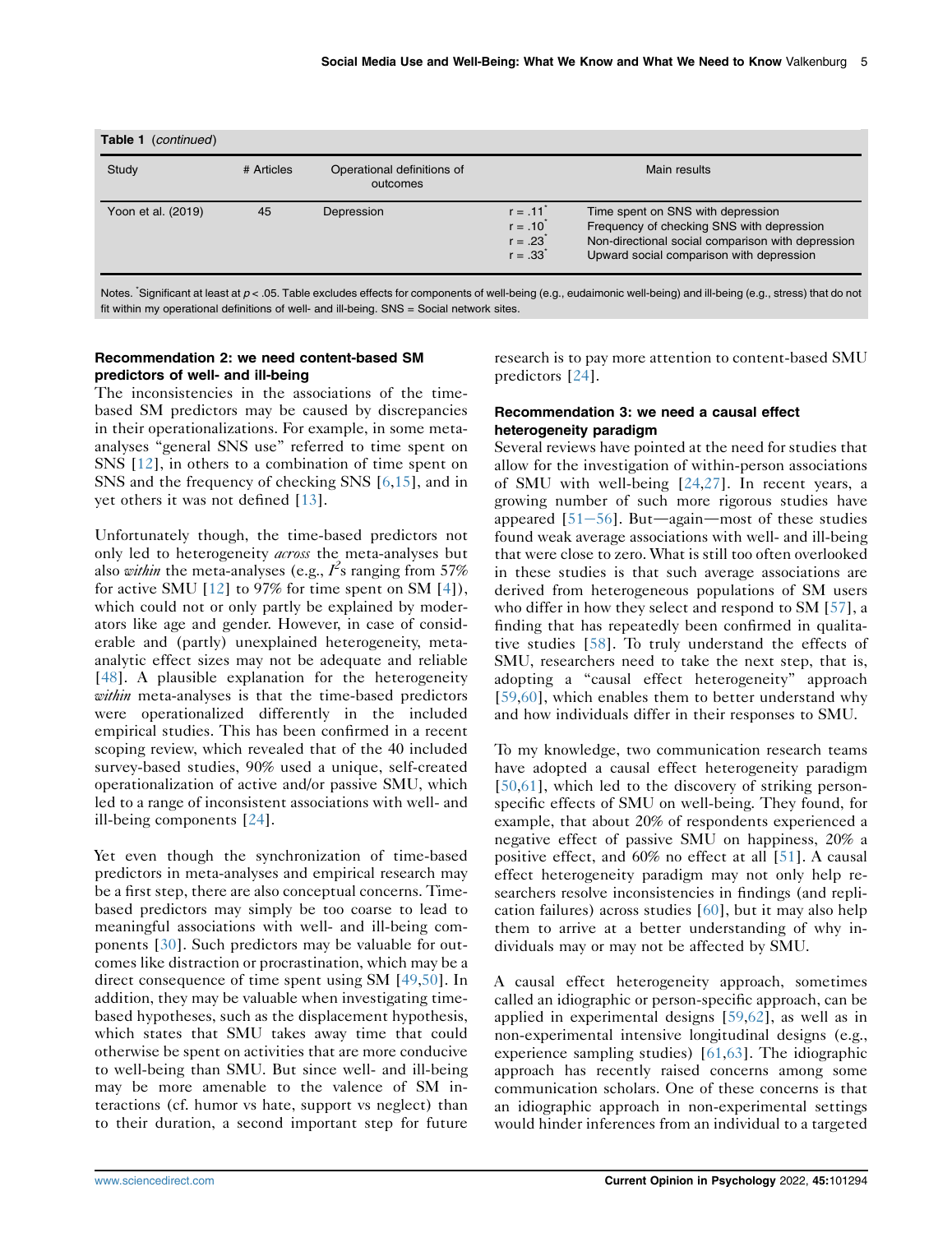population. Another concern is that this approach hinders or even ignores the investigation of moderators to explain differences among subgroups in this targeted population [\[64](#page-7-8)[,65\]](#page-7-9).

While these are valid concerns, they are well addressed in recent idiographic modeling techniques, such as Dynamic Structural Equation Modeling (DSEM), which combine the strengths of "traditional" methods of analysis (i.e., structural equation modelling and multilevel analysis) with  $N = 1$  time-series analysis [[63](#page-7-7)]. These modeling techniques require the same sizeable samples to generalize to targeted populations as traditional (nomothetic) approaches do. Also, they can be flexibly used to investigate the role of moderators in the person-specific effects of SMU on certain outcomes, see for example [[40](#page-6-11),[66](#page-7-10),[67](#page-7-11)]. In fact, an important strength of these modelling techniques is that they allow for the investigation of two types of moderators, (a) trait-like moderators, such as ethnicity and extraversion, and (b) contextual moderators that are assumed to fluctuate within participants, such as their motivations for using SM, as well as their experience of envy or enjoyment during SMU [\[40\]](#page-6-11).

Idiographic approaches are thus complementing rather than replacing nomothetic approaches. They enable researchers to report aggregated between-person and within-person associations of SMU with well- and illbeing. And in addition to these aggregated statistics, they can demonstrate for how many participants an experimental treatment works or for how many participants certain hypotheses hold [[40](#page-6-11)]. Moreover, as argued by Bryan et al. [[60\]](#page-7-4), a causal effect heterogeneity approach can improve interventions and "make them effective for the diverse gamut of populations and contexts policy must address" (p. 7).

# Conclusion

In sum, in addition to the wealth of valuable suggestions for future research raised in the 27 reviews that have appeared in the past 2.5 years, this umbrella review showed why well-being and ill-being components deserve to be investigated as two separate continuums (see also [[8\]](#page-5-5)). In addition, it made a case that we no longer need additional meta-analyses reporting weak aggregate between-person effect sizes of time-based SMU predictors, thereby reiterating the "one-size-fitsall approach" that has long characterized media effects research. Indeed, "we have a bright future before us, and it begins where the average ends." [ [[68](#page-7-12)], p. 191].

# Conflict of interest statement

Nothing declared.

# References

Papers of particular interest, published within the period of review, have been highlighted as:

- of special interest
- \*\* of outstanding interest
- <span id="page-5-0"></span>1. [Waterloo SF, Baumgartner SE, Peter J, Valkenburg PM:](http://refhub.elsevier.com/S2352-250X(21)00246-3/sref1) Norms of [online expressions of emotion: comparing Facebook](http://refhub.elsevier.com/S2352-250X(21)00246-3/sref1). Twitter [Instagram WhatsApp New Media Soc](http://refhub.elsevier.com/S2352-250X(21)00246-3/sref1) 2018, 20:1813–1831.
- <span id="page-5-1"></span>2 Bayer JB, Triệu P, Ellison NB: [Social media elements, ecolo](http://refhub.elsevier.com/S2352-250X(21)00246-3/sref2)gies, and effects. [Annu Rev Psychol](http://refhub.elsevier.com/S2352-250X(21)00246-3/sref2) 2020, 71:471–497.

\* This is an up-to-date conceptual review of computer-mediated communication and social media. It discusses how SM platforms complicate the study of effects, as well as the challenges and opportunities to measure SMU across time.

<span id="page-5-2"></span>3 \* \* [Appel M, Marker C, Gnambs T:](http://refhub.elsevier.com/S2352-250X(21)00246-3/sref3) Are social media ruining our [lives? A review of meta-analytic evidence](http://refhub.elsevier.com/S2352-250X(21)00246-3/sref3). Rev Gen Psychol [2020,](http://refhub.elsevier.com/S2352-250X(21)00246-3/sref3) 24:60–74.

This is an earlier umbrella review of the effects of social media, based on meta-analyses on well-being, academic performance, and narcis-ism. It includes a thorough discussion of possible pitfalls of metaanalyses.

- <span id="page-5-3"></span>[Cunningham S, Hudson CC, Harkness K:](http://refhub.elsevier.com/S2352-250X(21)00246-3/sref4) Social media and [depression symptoms: a meta-analysis](http://refhub.elsevier.com/S2352-250X(21)00246-3/sref4). Res Child Adolesc [Psychopathol](http://refhub.elsevier.com/S2352-250X(21)00246-3/sref4) 2021, 49:241–253.
- <span id="page-5-9"></span>5. [Faelens L, Hoorelbeke K, Cambier R, van Put J, Van de Putte E,](http://refhub.elsevier.com/S2352-250X(21)00246-3/sref5) De Raedt R, Koster EHW: [The relationship between Instagram](http://refhub.elsevier.com/S2352-250X(21)00246-3/sref5) [use and indicators of mental health: a systematic review](http://refhub.elsevier.com/S2352-250X(21)00246-3/sref5). [Comp Human Behav Rep](http://refhub.elsevier.com/S2352-250X(21)00246-3/sref5) 2021, 4:100121.
- <span id="page-5-7"></span>6. [Hancock JT, Liu S, X, French M, Luo M, Mieczkowski H:](http://refhub.elsevier.com/S2352-250X(21)00246-3/sref6) Social [media use and psychological well-being: a meta-analysis](http://refhub.elsevier.com/S2352-250X(21)00246-3/sref6). In [69th annual international communication association conference,](http://refhub.elsevier.com/S2352-250X(21)00246-3/sref6) [Washington, D.C.](http://refhub.elsevier.com/S2352-250X(21)00246-3/sref6); 2019.
- <span id="page-5-4"></span>7. [Aromataris E, Fernandez R, Godfrey CM, Holly C, Khalil H,](http://refhub.elsevier.com/S2352-250X(21)00246-3/sref7) Tungpunkom P: [Summarizing systematic reviews: methodo](http://refhub.elsevier.com/S2352-250X(21)00246-3/sref7)[logical development, conduct and reporting of an umbrella](http://refhub.elsevier.com/S2352-250X(21)00246-3/sref7) review approach. [JBI Evi Implement](http://refhub.elsevier.com/S2352-250X(21)00246-3/sref7) 2015, 13:132–140.
- <span id="page-5-5"></span>8 \* \* Meier A, Reinecke L: [Computer-mediated communication,](http://refhub.elsevier.com/S2352-250X(21)00246-3/sref8) [social media, and mental health: a conceptual and empirical](http://refhub.elsevier.com/S2352-250X(21)00246-3/sref8) meta-review. [Commun Res](http://refhub.elsevier.com/S2352-250X(21)00246-3/sref8) 2020.

This is another recent umbrella review. It presents the extended twocontinua model of mental health, and gives an excellent review and justification for why we cannot aggregate indicators of well-being and ill-being.

- <span id="page-5-6"></span>9. [Valkenburg PM, Meier A, Beyens I:](http://refhub.elsevier.com/S2352-250X(21)00246-3/sref9) The effects of social media use on adolescents' [mental health: an umbrella review](http://refhub.elsevier.com/S2352-250X(21)00246-3/sref9). Curr [Opin Psychol](http://refhub.elsevier.com/S2352-250X(21)00246-3/sref9) 2022, 44:58–68.
- <span id="page-5-8"></span>10. Huang C: [A meta-analysis of the problematic social media](http://refhub.elsevier.com/S2352-250X(21)00246-3/sref10) [use and mental health](http://refhub.elsevier.com/S2352-250X(21)00246-3/sref10). Int J Soc Psychiatr 2020. [0020764020978434](http://refhub.elsevier.com/S2352-250X(21)00246-3/sref10).
- <span id="page-5-11"></span>11. Huang C: [Correlations of online social network size with well](http://refhub.elsevier.com/S2352-250X(21)00246-3/sref11)[being and distress: a meta-analysis](http://refhub.elsevier.com/S2352-250X(21)00246-3/sref11). Cyberpsychology: J [Psychosoc Res Cyberspace](http://refhub.elsevier.com/S2352-250X(21)00246-3/sref11) 2021, 15. Article 3.
- <span id="page-5-10"></span>12. [Liu D, Baumeister RF, Yang C-c, Hu B:](http://refhub.elsevier.com/S2352-250X(21)00246-3/sref12) Digital communication [media use and psychological well-being: a meta-analysis](http://refhub.elsevier.com/S2352-250X(21)00246-3/sref12).<br>[J Computer-Mediated Commun](http://refhub.elsevier.com/S2352-250X(21)00246-3/sref12) 2019, 24:259-274.
- <span id="page-5-14"></span>13. Vahedi Z, Zannella L: [The association between self-reported](http://refhub.elsevier.com/S2352-250X(21)00246-3/sref13) [depressive symptoms and the use of social networking sites](http://refhub.elsevier.com/S2352-250X(21)00246-3/sref13) [\(sns\): a meta-analysis](http://refhub.elsevier.com/S2352-250X(21)00246-3/sref13). Curr Psychol 2021, 40:2174–2189.
- <span id="page-5-12"></span>14. Yang FR, Wei CF, Tang JH: [Effect of Facebook social com](http://refhub.elsevier.com/S2352-250X(21)00246-3/sref14)[parison on well-being: a meta-analysis](http://refhub.elsevier.com/S2352-250X(21)00246-3/sref14). J Internet Technol 2019, 20[:1829](http://refhub.elsevier.com/S2352-250X(21)00246-3/sref14)–1836.
- <span id="page-5-13"></span>15. [Yin X-Q, De Vries DA, Gentile DA, Wang J-L:](http://refhub.elsevier.com/S2352-250X(21)00246-3/sref15) Cultural back[ground and measurement of usage moderate the association](http://refhub.elsevier.com/S2352-250X(21)00246-3/sref15) [between social networking sites \(SNSs\) usage and mental](http://refhub.elsevier.com/S2352-250X(21)00246-3/sref15) [health: a meta-analysis](http://refhub.elsevier.com/S2352-250X(21)00246-3/sref15). Soc Sci Comput Rev 2019, 37:631-648.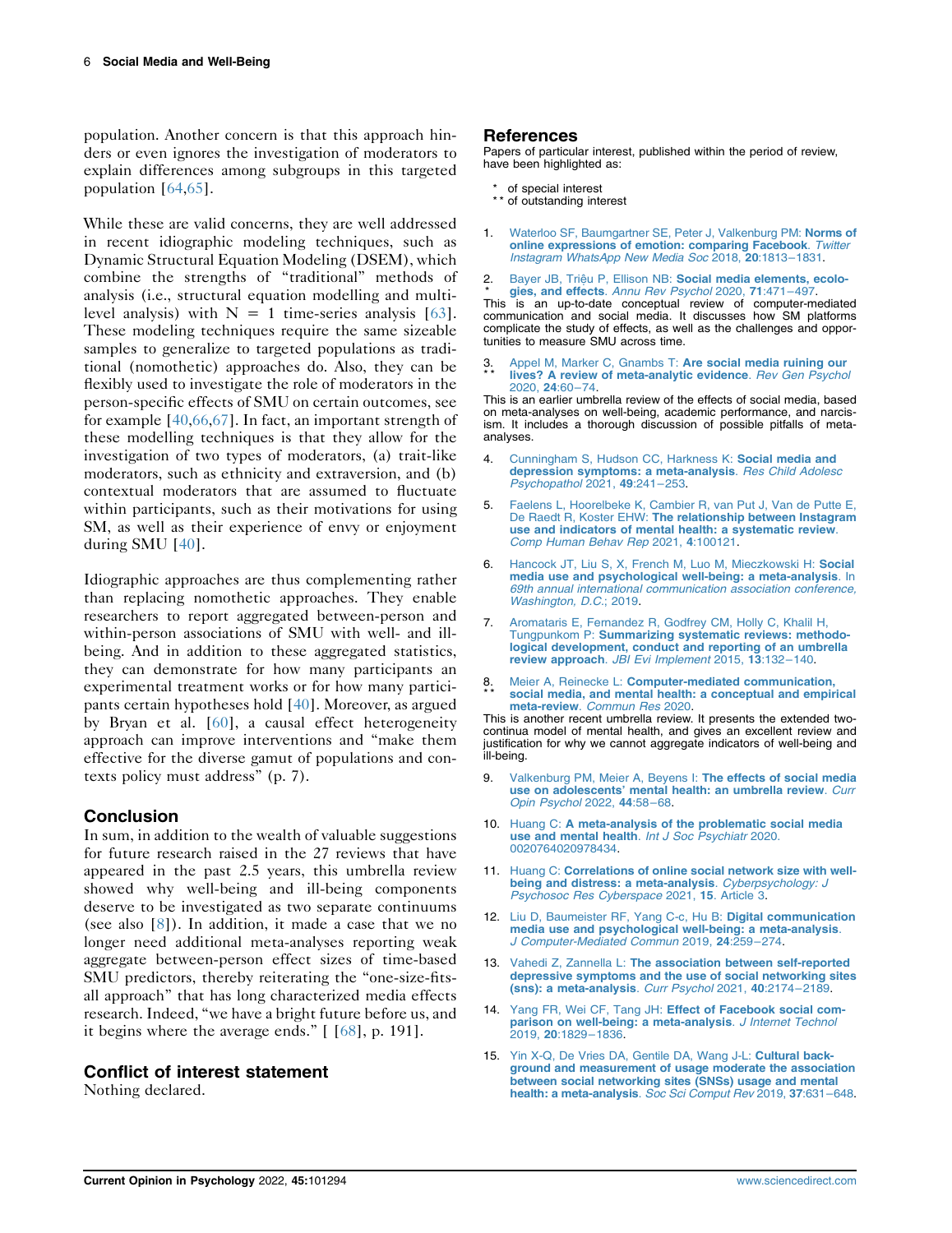- <span id="page-6-5"></span>16. [Yoon S, Kleinman M, Mertz J, Brannick M:](http://refhub.elsevier.com/S2352-250X(21)00246-3/sref16) Is social network site [usage related to depression? A meta-analysis of Face](http://refhub.elsevier.com/S2352-250X(21)00246-3/sref16)book–[depression relations](http://refhub.elsevier.com/S2352-250X(21)00246-3/sref16). J Affect Disord 2019, 248:65–72.
- <span id="page-6-0"></span>17. [Duradoni M, Innocenti F, Guazzini A:](http://refhub.elsevier.com/S2352-250X(21)00246-3/sref17) Well-being and social [media: a systematic review of Bergen addiction scales](http://refhub.elsevier.com/S2352-250X(21)00246-3/sref17). [Future Internet](http://refhub.elsevier.com/S2352-250X(21)00246-3/sref17) 2020, 12:24.
- 18. [Gilmour J, Machin T, Brownlow C, Jeffries C:](http://refhub.elsevier.com/S2352-250X(21)00246-3/sref18) Facebook-based [social support and health: a systematic review](http://refhub.elsevier.com/S2352-250X(21)00246-3/sref18). Psychol [Popular Media](http://refhub.elsevier.com/S2352-250X(21)00246-3/sref18) 2020, 9:328–346.
- <span id="page-6-17"></span>19. [Hussain Z, Wegmann E, Yang H, Montag C:](http://refhub.elsevier.com/S2352-250X(21)00246-3/sref19) Social networks [use disorder and associations with depression and anxiety](http://refhub.elsevier.com/S2352-250X(21)00246-3/sref19) [symptoms: a systematic review of recent research in China](http://refhub.elsevier.com/S2352-250X(21)00246-3/sref19). [Front Psychol](http://refhub.elsevier.com/S2352-250X(21)00246-3/sref19) 2020, 11:211.
- <span id="page-6-23"></span>20. [Karim F, Oyewande AA, Abdalla LF, Chaudhry Ehsanullah R,](http://refhub.elsevier.com/S2352-250X(21)00246-3/sref20) Khan S: [Social media use and its connection to mental health:](http://refhub.elsevier.com/S2352-250X(21)00246-3/sref20) [a systematic review](http://refhub.elsevier.com/S2352-250X(21)00246-3/sref20). Cureus 2020, 12, e8627.
- 21. [Newman L, Stoner C, Spector A:](http://refhub.elsevier.com/S2352-250X(21)00246-3/sref21) Social networking sites and [the experience of older adult users: a systematic review](http://refhub.elsevier.com/S2352-250X(21)00246-3/sref21). [Ageing Soc](http://refhub.elsevier.com/S2352-250X(21)00246-3/sref21) 2021, 41:377–402.
- <span id="page-6-14"></span>22. O'Day EB, Heimberg RG: [Social media use, social anxiety, and](http://refhub.elsevier.com/S2352-250X(21)00246-3/sref22) [loneliness: a systematic review](http://refhub.elsevier.com/S2352-250X(21)00246-3/sref22). Comp Human Behav Rep 2021, 3[:100070](http://refhub.elsevier.com/S2352-250X(21)00246-3/sref22).
- 23. [Sharma MK, John N, Sahu M:](http://refhub.elsevier.com/S2352-250X(21)00246-3/sref23) Influence of social media on [mental health: a systematic review](http://refhub.elsevier.com/S2352-250X(21)00246-3/sref23). Curr Opin Psychiatr 2020, 33[:467](http://refhub.elsevier.com/S2352-250X(21)00246-3/sref23)–475.
- <span id="page-6-7"></span>24. Valkenburg PM, van Driel II, Beyens I: The associations of active and passive social media use with well-being: a critical scoping review. New Media & Society 2021, [https://doi.org/](https://doi.org/10.31234/osf.io/j6xqz) [10.31234/osf.io/j6xqz](https://doi.org/10.31234/osf.io/j6xqz).
- <span id="page-6-1"></span>25. AlBarashdi HS: [Social networking \(SNS\) addiction among](http://refhub.elsevier.com/S2352-250X(21)00246-3/sref25) [university students: a literature review and research di](http://refhub.elsevier.com/S2352-250X(21)00246-3/sref25)rections. [J Educ Soc Behav Sci](http://refhub.elsevier.com/S2352-250X(21)00246-3/sref25) 2020, 33:11–23.
- 26. [Bettmann JE, Anstadt G, Casselman B, Ganesh K:](http://refhub.elsevier.com/S2352-250X(21)00246-3/sref26) Young adult [depression and anxiety linked to social media use: assess](http://refhub.elsevier.com/S2352-250X(21)00246-3/sref26)[ment and treatment](http://refhub.elsevier.com/S2352-250X(21)00246-3/sref26). Clin Soc Work J 2021, 49:368-379.
- <span id="page-6-30"></span>27. [Carboni Jiménez A, Vaillancourt M, Zhu P, Seon Q:](http://refhub.elsevier.com/S2352-250X(21)00246-3/sref27) Social media [and mental health: what we know](http://refhub.elsevier.com/S2352-250X(21)00246-3/sref27). McGill J Med 2021, 20.
- <span id="page-6-20"></span>28 \* . [Hartanto A, Quek FYX, Tng GYQ, Yong JC:](http://refhub.elsevier.com/S2352-250X(21)00246-3/sref28) Does social media [use increase depressive symptoms? A reverse causation](http://refhub.elsevier.com/S2352-250X(21)00246-3/sref28) perspective. [Front Psychiatr](http://refhub.elsevier.com/S2352-250X(21)00246-3/sref28) 2021, 12.

This is an insightful narrative review that includes an overview of "social media abstinence" studies, in which participants are asked to stay away from social media for varying durations (e.g., days, weeks). It discusses an important pitfall of most of these experiments: the<br>absence of a "placebo control" condition. Such a control condition<br>avoids that expectancy effects of participants in the abstinencer con-<br>dition differ from conduct an social media abstinence experiment should read this review, and its suggested references.

<span id="page-6-21"></span>29 \* \* . [Griffioen N, Rooij Mv, Lichtwarck-Aschoff A, Granic I:](http://refhub.elsevier.com/S2352-250X(21)00246-3/sref29) Toward [improved methods in social media research](http://refhub.elsevier.com/S2352-250X(21)00246-3/sref29). Technol Mind [Behav](http://refhub.elsevier.com/S2352-250X(21)00246-3/sref29) 2020, 1.

This review identifies itself as a narrative review, but is, in fact, one of the best systematic reviews of 94 empirical studies. It draws attention to many important gaps in the literature and provides several important and well-argued suggestions for future research.

<span id="page-6-26"></span>30 \* . [Kross E, Verduyn P, Sheppes G, Costello CK, Jonides J,](http://refhub.elsevier.com/S2352-250X(21)00246-3/sref30) Ybarra O: [Social media and well-being: pitfalls, progress, and](http://refhub.elsevier.com/S2352-250X(21)00246-3/sref30) next steps. [Trends Cognit Sci](http://refhub.elsevier.com/S2352-250X(21)00246-3/sref30) 2021, 25:55-66.

This is an accessible narrative review of the effects of social media use on well-being. It addresses some important pitfalls of the current literature. It acknowledges that it is time to move beyond the active-passive dichotomy, and that a refinement of this dichotomy is necessary.

- <span id="page-6-24"></span>31. Luo M, Hancock JT: [Self-disclosure and social media: moti](http://refhub.elsevier.com/S2352-250X(21)00246-3/sref31)[vations, mechanisms and psychological well-being](http://refhub.elsevier.com/S2352-250X(21)00246-3/sref31). Curr Opin [Psychol](http://refhub.elsevier.com/S2352-250X(21)00246-3/sref31) 2020, 31:110–115.
- <span id="page-6-25"></span>32. [Mou J, Zhu W, Benyocef M, Kim J:](http://refhub.elsevier.com/S2352-250X(21)00246-3/sref32) Understanding the rela[tionship between social media use and depression: a sys](http://refhub.elsevier.com/S2352-250X(21)00246-3/sref32)tematic review. [AMCIS 2020 Proceed](http://refhub.elsevier.com/S2352-250X(21)00246-3/sref32) 2020:15.
- <span id="page-6-8"></span>33. [Verduyn P, Gugushvili N, Massar K, Täht K, Kross E:](http://refhub.elsevier.com/S2352-250X(21)00246-3/sref33) Social [comparison on social networking sites](http://refhub.elsevier.com/S2352-250X(21)00246-3/sref33). Curr Opin Psychol [2020,](http://refhub.elsevier.com/S2352-250X(21)00246-3/sref33) 36:32–37.
- <span id="page-6-2"></span>34. Festinger L: [A theory of social comparison processes](http://refhub.elsevier.com/S2352-250X(21)00246-3/sref34). Hum Relat [1954,](http://refhub.elsevier.com/S2352-250X(21)00246-3/sref34) 7:117–140.
- <span id="page-6-3"></span>35. Keyes CLM: [Mental illness and/or mental health? Investi](http://refhub.elsevier.com/S2352-250X(21)00246-3/sref35)[gating axioms of the complete state model of health](http://refhub.elsevier.com/S2352-250X(21)00246-3/sref35). J Consult [Clin Psychol](http://refhub.elsevier.com/S2352-250X(21)00246-3/sref35) 2005, 73:539–548.
- <span id="page-6-4"></span>36. [Ryff CD, Dienberg Love G, Urry HL, Muller D, Rosenkranz MA,](http://refhub.elsevier.com/S2352-250X(21)00246-3/sref36) [Friedman EM, Davidson RJ, Singer B:](http://refhub.elsevier.com/S2352-250X(21)00246-3/sref36) Psychological well-being [and ill-Being: do they have distinct or mirrored biological](http://refhub.elsevier.com/S2352-250X(21)00246-3/sref36) correlates? [Psychother Psychosom](http://refhub.elsevier.com/S2352-250X(21)00246-3/sref36) 2006, 75:85–95.
- <span id="page-6-6"></span>37. [Verduyn P, Gugushvili N, Kross E:](http://refhub.elsevier.com/S2352-250X(21)00246-3/sref37) The impact of social network [sites on mental health: distinguishing active from passive](http://refhub.elsevier.com/S2352-250X(21)00246-3/sref37) use. [World Psychiatr](http://refhub.elsevier.com/S2352-250X(21)00246-3/sref37) 2021, 20:133–134.
- <span id="page-6-9"></span>38. Burke M, Cheng J, de Gant B: [Social comparison and Facebook:](http://refhub.elsevier.com/S2352-250X(21)00246-3/sref38) [feedback positivity and opportunities for comparison, conference](http://refhub.elsevier.com/S2352-250X(21)00246-3/sref38) [on human factos in computing systems](http://refhub.elsevier.com/S2352-250X(21)00246-3/sref38). Honolulu, HI, USA: CHI; [2020.](http://refhub.elsevier.com/S2352-250X(21)00246-3/sref38)
- <span id="page-6-10"></span>39. [Krasnova H, Widjaja T, Buxmann P, Wenninger H, Benbasat I:](http://refhub.elsevier.com/S2352-250X(21)00246-3/sref39) [Why following friends can hurt you: an exploratory investi](http://refhub.elsevier.com/S2352-250X(21)00246-3/sref39)[gation of the effects of envy on social networking sites](http://refhub.elsevier.com/S2352-250X(21)00246-3/sref39)<br>[among college-age users](http://refhub.elsevier.com/S2352-250X(21)00246-3/sref39). Inf Syst Res 2015, 26:585-605.
- <span id="page-6-11"></span>40. [Valkenburg PM, Beyens I, Pouwels JL, van Driel II, Keijsers L:](http://refhub.elsevier.com/S2352-250X(21)00246-3/sref40) [Social media browsing and adolescent well-being: chal](http://refhub.elsevier.com/S2352-250X(21)00246-3/sref40)lenging the "[passive social media use hypothesis,](http://refhub.elsevier.com/S2352-250X(21)00246-3/sref40)" [J Computer-Mediated Commun](http://refhub.elsevier.com/S2352-250X(21)00246-3/sref40) 2022, 27.
- <span id="page-6-12"></span>41. [Meier A, Gilbert A, Börner S, Possler D:](http://refhub.elsevier.com/S2352-250X(21)00246-3/sref41) Instagram inspiration: [how upward comparison on social network sites can](http://refhub.elsevier.com/S2352-250X(21)00246-3/sref41) [contribute to well-being](http://refhub.elsevier.com/S2352-250X(21)00246-3/sref41). J Commun 2020, 70:721-743.
- <span id="page-6-13"></span>42. [Cheng C, Wang H-Y, Sigerson L, Chau C-L:](http://refhub.elsevier.com/S2352-250X(21)00246-3/sref42) Do the socially rich \* [get richer? A nuanced perspective on social network site use](http://refhub.elsevier.com/S2352-250X(21)00246-3/sref42) [and online social capital accrual](http://refhub.elsevier.com/S2352-250X(21)00246-3/sref42). Psychol Bull 2019, 145: 734–[764.](http://refhub.elsevier.com/S2352-250X(21)00246-3/sref42)

This meta-analysis is not included in [Table 1,](#page-3-0) because it does not fit within a social media effects paradigm. It is an excellent theory-based meta-analysis on the the poor-get-richer/rich-get richer hypotheses, which conceptualize social media use as the outcome and extraversion, social anxiety, and loneliness as the predictors.

- <span id="page-6-15"></span>43. [Ellison NB, Steinfield C, Lampe C:](http://refhub.elsevier.com/S2352-250X(21)00246-3/sref43) The benefits of Facebook "friends:" [Social capital and college students](http://refhub.elsevier.com/S2352-250X(21)00246-3/sref43)' use of online social network sites. [J Computer-Mediated Commun](http://refhub.elsevier.com/S2352-250X(21)00246-3/sref43) 2007, 12: [1143](http://refhub.elsevier.com/S2352-250X(21)00246-3/sref43)–1168.
- <span id="page-6-16"></span>44. Xie W, Karan K: [Predicting Facebook addiction and state](http://refhub.elsevier.com/S2352-250X(21)00246-3/sref44) [anxiety without Facebook by gender, trait anxiety, Facebook](http://refhub.elsevier.com/S2352-250X(21)00246-3/sref44) [intensity, and different Facebook activities](http://refhub.elsevier.com/S2352-250X(21)00246-3/sref44). J Behav Addic [2019,](http://refhub.elsevier.com/S2352-250X(21)00246-3/sref44) 8:79–87.
- <span id="page-6-18"></span>45. [van den Eijnden RJJM, Lemmens JS, Valkenburg PM:](http://refhub.elsevier.com/S2352-250X(21)00246-3/sref45) The social [media disorder scale](http://refhub.elsevier.com/S2352-250X(21)00246-3/sref45). Comput Hum Behav 2016, 61:478–487.
- <span id="page-6-19"></span>46. [Andreassen CS, Pallesen S, Griffiths MD:](http://refhub.elsevier.com/S2352-250X(21)00246-3/sref46) The relationship be[tween addictive use of social media, narcissism, and self](http://refhub.elsevier.com/S2352-250X(21)00246-3/sref46)[esteem: findings from a large national survey](http://refhub.elsevier.com/S2352-250X(21)00246-3/sref46). Addict Behav [2017,](http://refhub.elsevier.com/S2352-250X(21)00246-3/sref46) 64:287–293.
- <span id="page-6-22"></span>47. [Faelens L, Hoorelbeke K, Soenens B, Van Gaeveren K, De](http://refhub.elsevier.com/S2352-250X(21)00246-3/sref47) [Marez L, De Raedt R, Koster EHW:](http://refhub.elsevier.com/S2352-250X(21)00246-3/sref47) Social media use and well[being: a prospective experience-sampling study](http://refhub.elsevier.com/S2352-250X(21)00246-3/sref47). Comput [Hum Behav](http://refhub.elsevier.com/S2352-250X(21)00246-3/sref47) 2021, 114:106510.
- <span id="page-6-27"></span>48. [Melsen WG, Bootsma MCJ, Rovers MM, Bonten MJM:](http://refhub.elsevier.com/S2352-250X(21)00246-3/sref48) The ef[fects of clinical and statistical heterogeneity on the predictive](http://refhub.elsevier.com/S2352-250X(21)00246-3/sref48) [values of results from meta-analyses](http://refhub.elsevier.com/S2352-250X(21)00246-3/sref48). Clin Microbiol Infect [2014,](http://refhub.elsevier.com/S2352-250X(21)00246-3/sref48) 20:123–129.
- <span id="page-6-28"></span>49. [Siebers T, Beyens I, Pouwels JL, Valkenburg PM:](http://refhub.elsevier.com/S2352-250X(21)00246-3/sref49) Social media [and distraction: an experience sampling study among ado](http://refhub.elsevier.com/S2352-250X(21)00246-3/sref49)lescents. [Media Psychol](http://refhub.elsevier.com/S2352-250X(21)00246-3/sref49) 2021.
- <span id="page-6-29"></span>50. [Aalbers G, vanden Abeele MM, Hendrickson AT, de Marez L,](http://refhub.elsevier.com/S2352-250X(21)00246-3/sref50) Keijsers L: [Caught in the moment: are there person-specific](http://refhub.elsevier.com/S2352-250X(21)00246-3/sref50) [associations between momentary procrastination and](http://refhub.elsevier.com/S2352-250X(21)00246-3/sref50) [passively measured smartphone use?](http://refhub.elsevier.com/S2352-250X(21)00246-3/sref50) Mobile Media .<br>Commun [2021, 2050157921993896](http://refhub.elsevier.com/S2352-250X(21)00246-3/sref50).